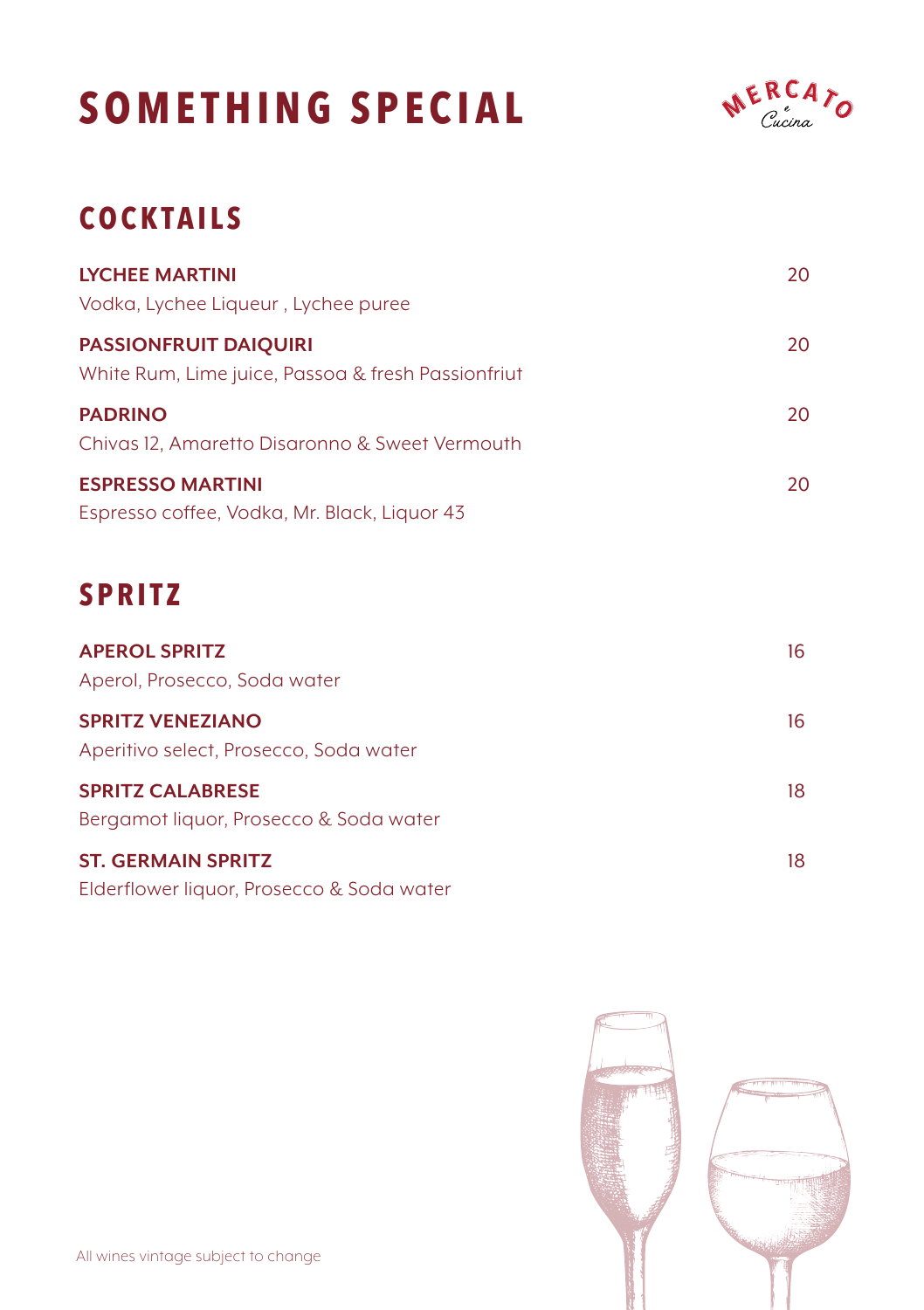# **SOMETHING SPECIAL**



## **NEGRONI**

| <b>NEGRONI CLASSICO</b><br>Campari, Sweet Vermouth & Gin                       | 20  |
|--------------------------------------------------------------------------------|-----|
| <b>NEGRONI SBAGLIATO</b><br>Campari, Sweet Vermouth & Prosecco                 | 20. |
| <b>NEGRONI BIANCO</b><br>Gin, Lillet Blanc, Italicus                           | 20. |
| <b>COFFEE NEGRONI</b><br>Homemade coffee gin, Campari, Sweet Vermouth & Coffee | 20. |

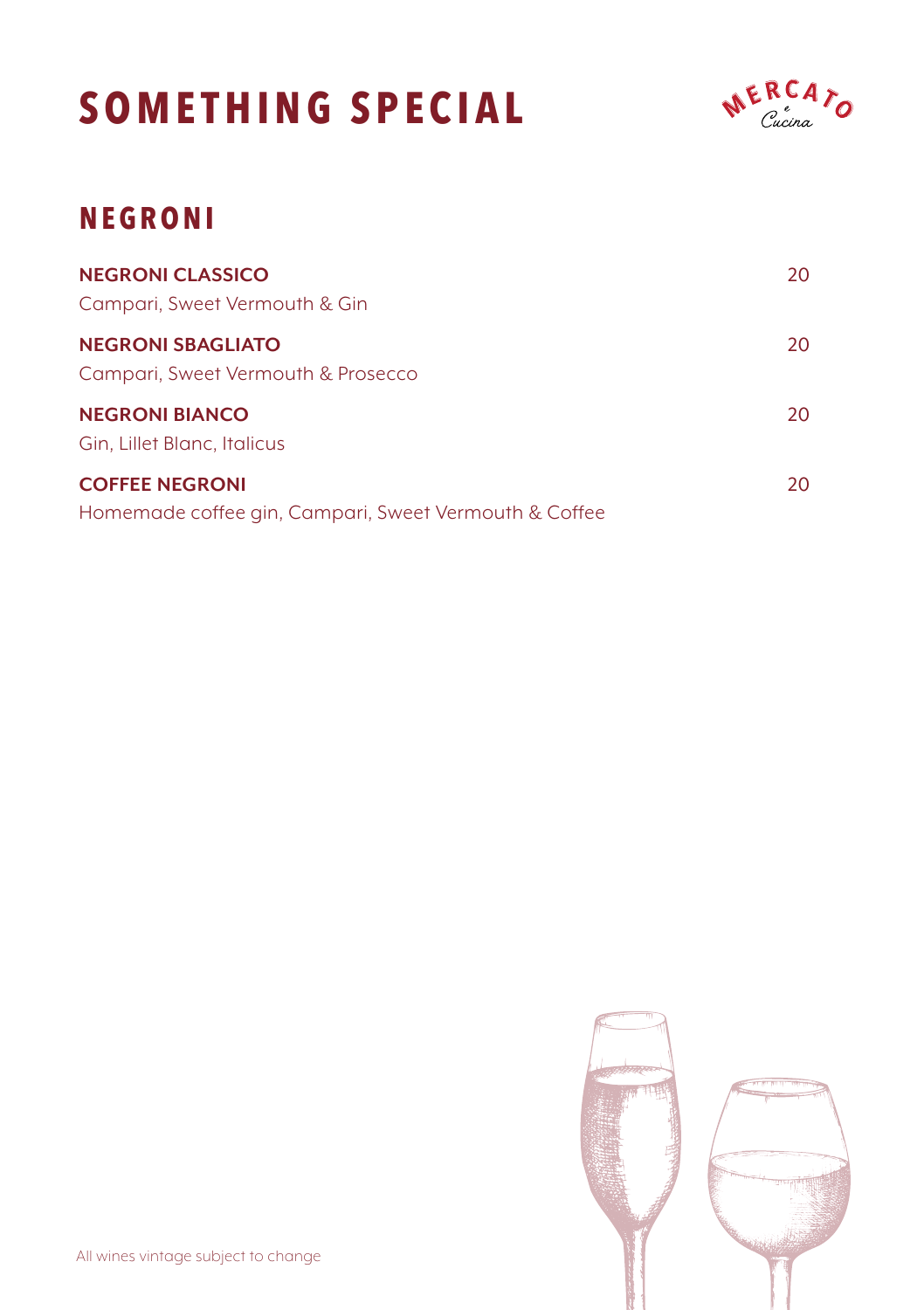

#### **APERITIF**

| <b>APEROL</b>           | q | <b>MARTINI ROSSO</b>     |  |
|-------------------------|---|--------------------------|--|
| <b>CAMPARI</b>          | a | <b>MARTINI BIANCO</b>    |  |
| <b>APERITIVO SELECT</b> | a | <b>MARTINI EXTRA DRY</b> |  |

#### **WHISKET, BLEND & WORLD**

| <b>JONNY WALKER RED LABEL</b>   | 9  | <b>IIM BEAM WHITE LABEL</b> | q  |
|---------------------------------|----|-----------------------------|----|
| <b>JONNY WALKER BLACK LABEL</b> | 12 | <b>JACK DANIELS</b>         | q  |
| <b>CHIVAS 12Y</b>               | 10 | <b>WILD TURKEY</b>          | 10 |
| <b>JAMESON IRISH</b>            | 10 | <b>MAKERS MARK</b>          | 10 |
| <b>CANADIAN CLUB</b>            | 10 |                             |    |

#### **RUM**

| <b>SAILORS JERRY SPICED RUM</b> | 10 | <b>BACARDI BLANCO</b> | q |
|---------------------------------|----|-----------------------|---|
| GIN                             |    |                       |   |
| <b>BOMBAY SAPPHIRE</b>          | 10 | <b>HENDRICK'S</b>     |   |

10

#### **VODKA**

| <b>RUSSIAN STANDARD</b> | q |
|-------------------------|---|
| <b>BELVEDERE</b>        |   |

#### **TEQUILA**

**EL JIMADOR**

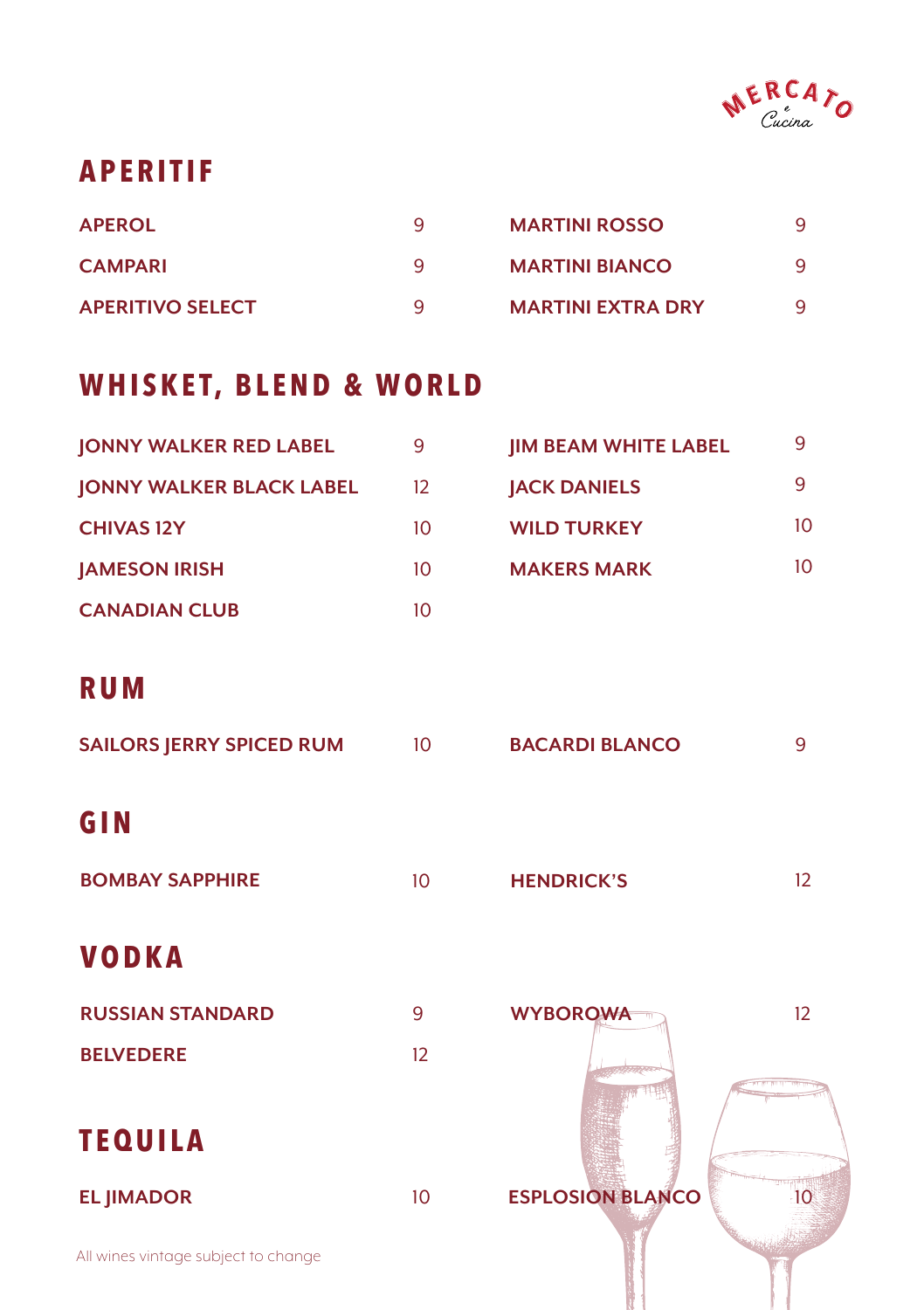

## **HANDCRAFT ITALIAN BEERS**

| <b>NAZIONALE (ITALIAN ALE)</b> Piemonte         | 14.5 |
|-------------------------------------------------|------|
| <b>BALADIN ISAAC (WHEAT ALE)</b> Piemonte       | 14.5 |
| <b>SUPERBITTER (AMBER ALE)</b> Piemonte         | 14.5 |
| <b>ROCK'N ROLL (AMERICAN PALE ALE)</b> Piemonte | 14.5 |

### **IMPORTED BEERS**

| <b>MENABREA (PREMIUM LAGER)</b> Piemonte          | 10.       |
|---------------------------------------------------|-----------|
| <b>PERONI NASTRO AZURRO (PREMIUM LAGER) LOZIO</b> | $10^{-1}$ |
| <b>PERONI LEGGERA (LIGHT LAGER) LOZIO</b>         | $10^{-1}$ |

## **CIDER**

| <b>MONTEITH'S CRUSHED APPLE</b> |  |
|---------------------------------|--|
|                                 |  |

### **WATER**

| <b>SANTA VITTORIA IL (SPARKLING)</b> Veneto | 8.5 |
|---------------------------------------------|-----|
| <b>SANTA VITTORIA 1L (STILL)</b> Veneto     | 8.5 |

## **SOFT DRINKS**

| Coke, Coke Zero, Lemonade, Soda, Tonic Water, Ginger Ale,  |  |
|------------------------------------------------------------|--|
| Lemon Lime Bitters, Soda Lime Bitters                      |  |
|                                                            |  |
| <b>JUICES</b>                                              |  |
|                                                            |  |
| Orange juice, Apple Juice, Pinapple Juice, Cranberry Juice |  |
|                                                            |  |
|                                                            |  |
| All wines vintage subject to change                        |  |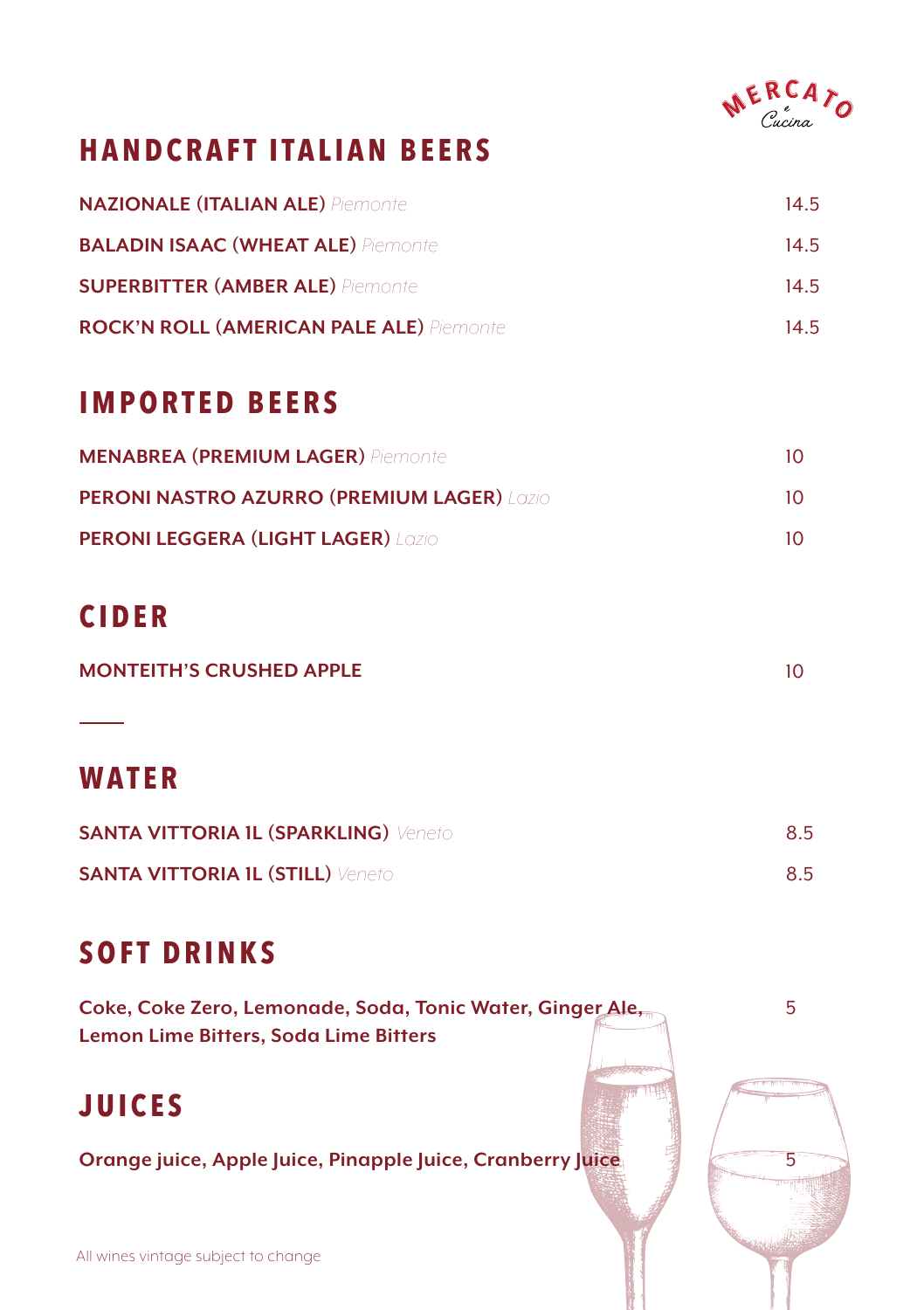## **WINES BY THE GLASS**



### **SPARKLING**

| <b>VAL D'OCA PROSECCO DI VALDOBBIADENE DOCG (GLERA) Veneto</b>  | 14 |
|-----------------------------------------------------------------|----|
| <b>NV BATASIOLO LIGHTLY SPARKLING (MOSCATO BIANCO)</b> Piemonte | 16 |

#### **WHITE**

| <b>2020 CLARK ESTATE (SAUVIGNON BLANC) Mariborough</b>  | 15. |
|---------------------------------------------------------|-----|
| <b>2019 VILLA RUSSIZ (PINOT GRIGIO) Friuli</b>          | 18. |
| <b>2019 ST. PAUL "PLOTZNER" (PINOT BIANCO)</b> Trentino | 15. |
| 2018 CESARI NIBAI SOAVE (GARGANEGA) Veneto              | 14  |

### **ROSE'**

| <b>2018 LUNGAROTTI BREZZA (SANGIOVESE MERLOT) Umbria</b> |  |
|----------------------------------------------------------|--|
|                                                          |  |

### **RED**

| <b>2019 CEMBRA (PINOT NOIR)</b> Trentino                                             |     |
|--------------------------------------------------------------------------------------|-----|
| <b>2018 CELLARO SOLEA (MERLOT) Veneto</b>                                            | 15. |
| <b>2019 FATTORIA DEL CERRO ROSSO DI MONTEPULCIANO</b><br><b>(SANGIOVESE)</b> Toscana | 15. |

**2018 SCALZI** (SHIRAZ) *Barossa*

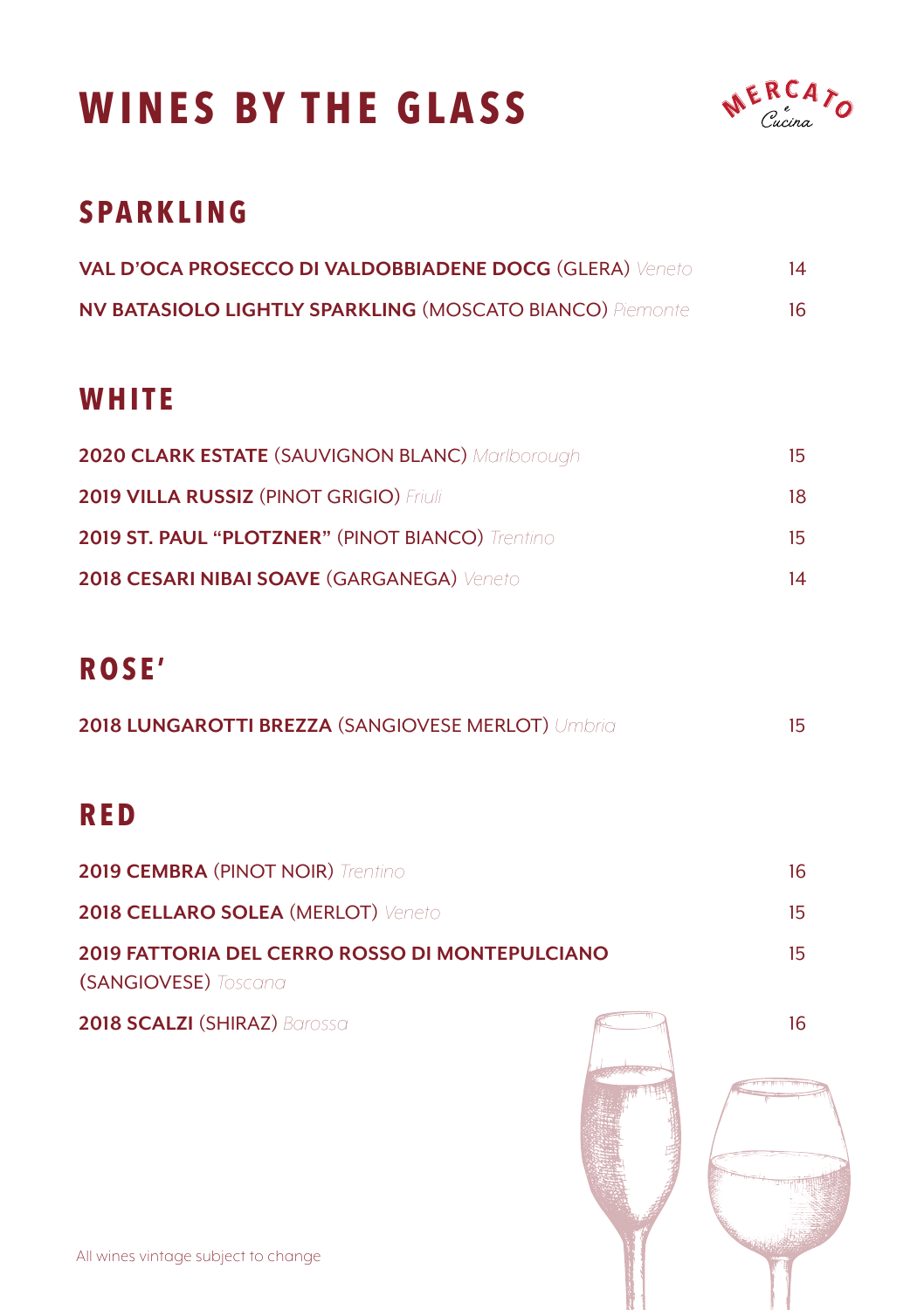## **WINES BY THE BOTTLE**



## **SPARKLING**

| <b>NV VAL D'OCA PROSECCO DI VALDOBBIADENE DOCG (GLERA) Veneto</b> |    |
|-------------------------------------------------------------------|----|
| <b>NV LA CACCIATORA (MOSCATO BIANCO) Piemonte</b>                 | 70 |

#### **WHITE**

| 2020 DUE TORRI (PINOT GRIGIO) Veneto                    | 65 |
|---------------------------------------------------------|----|
| <b>2020 CLARK ESTATE (SAUVIGNON BLANC) Mariborough</b>  | 70 |
| <b>2021 ARTIS (RIESLING)</b> Clare Valley               | 75 |
| 2019 LAVA GRECO (GRECO DITUFO) Campania                 | 70 |
| <b>2019 ST. PAUL "PLOTZNER" (PINOT BIANCO)</b> Trentino | 75 |
| 2019 LAVA FALANGHINA (FALANGHINA) Campania              | 70 |
| <b>2019 VILLA RUSSIZ (PINOT GRIGIO) Friuli</b>          | 80 |
| <b>2019 VELENOSI OFFIDA BIANCO (PECORINO) Marche</b>    | 75 |
| 2018 CESARI NIBAI SOAVE (GARGANEGA) Veneto              | 65 |

## **ROSE'**

| 2018 LUNGAROTTI BREZZA (SANGIOVESE, MERLOT) Umbria |  |
|----------------------------------------------------|--|
|                                                    |  |

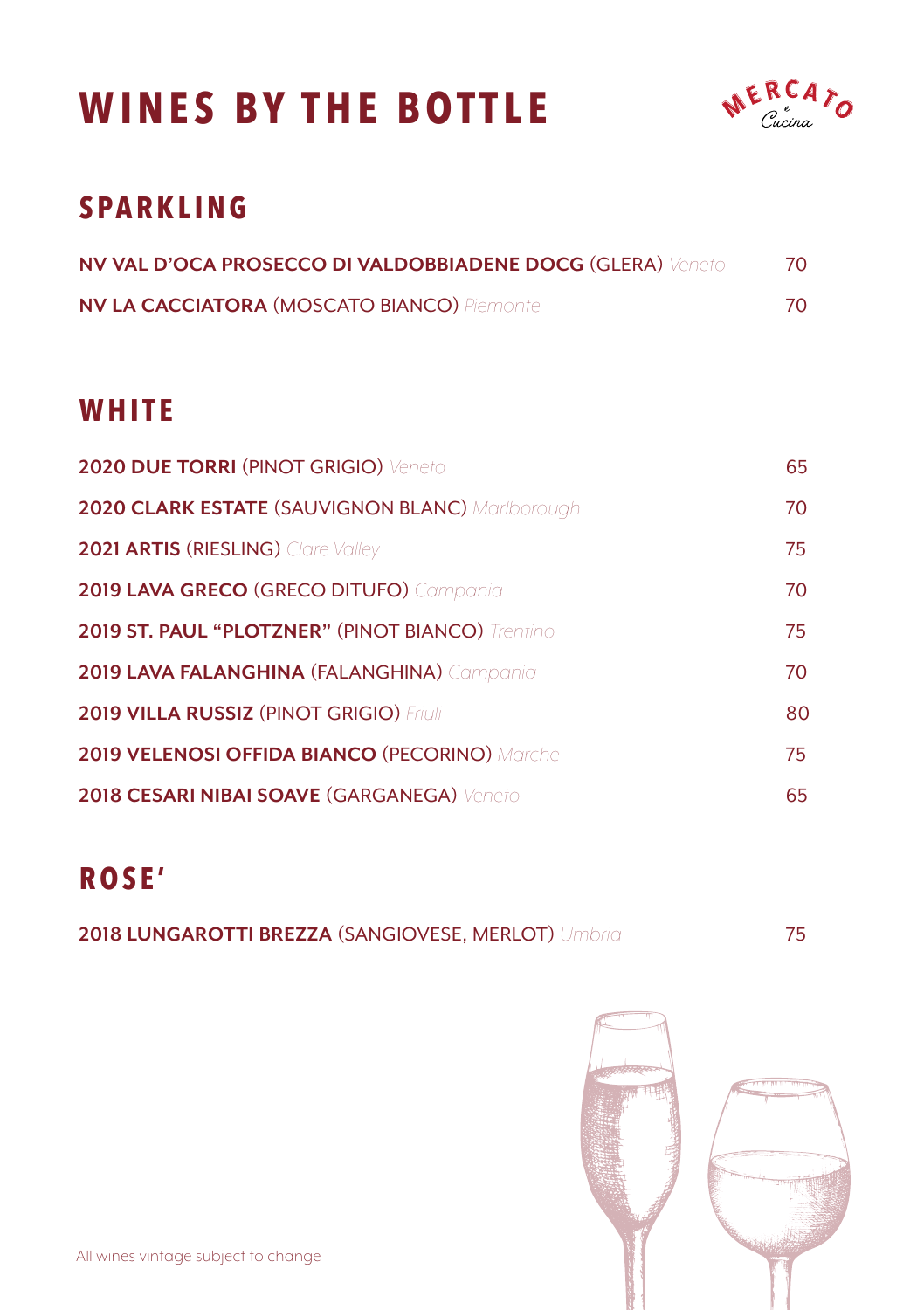

#### **RED**

| <b>2019 CEMBRA (PINOT NOIR)</b> Trentino                                             | 80 |
|--------------------------------------------------------------------------------------|----|
| 2019 ESSERE BE (BARDOLINO) Veneto                                                    | 60 |
| <b>2018 CELLARO SOLEA (MERLOT) Sicilia</b>                                           | 65 |
| 2019 FATTORIA DEL CERRO ROSSO DI MONTEPULCIANO<br>(SANGIOVESE) Toscana               | 75 |
| <b>2017 VELENOSI ROSSO PICENO</b><br>(MONTEPULCIANO, SANGIOVESE) Marche              | 85 |
| 2019 DON GIOVANNI CHIANTI CLASSICO D.O.C.G. (SANGIOVESE) Toscana                     | 75 |
| 2017 LUNGAROTTI ROSSO TORGIANO (SANGIOVESE) Umbria                                   | 90 |
| 2020 CELLARO LUMÀ (NERO D'AVOLA) Sicilia                                             | 70 |
| 2017 CESARI, MARA VALPOLICELLA RIPASSO DOC<br>(CORVINA, MOLINARA, RONDINELLA) Veneto | 80 |
| 2018 BENI DI BATASIOLO LANGHE (NEBBIOLO) Piemonte                                    | 90 |
| 2018 BENI DI BATASIOLO (BARBERA) Piemonte                                            | 85 |
| 2017 GIANNI MASCIARELLI DOC (MONTEPULCIANO) Abruzzo                                  | 65 |
| 2019 MESSAPI (NEGROAMARO) Puglia                                                     | 75 |
| 2017 LA CACCIATORA APPASSIMENTO (PRIMITIVO, NEGROAMARO) Puglia                       | 65 |
| 2017 APOLLONIO VALLE CUPA (PRIMITIVO DI MANDURIA) Puglia                             | 80 |
| 2016 APOLLONIO VALLE CUPA (SALENTO ROSSO) Puglia                                     | 80 |
| 2017 BUNDALONG (CABERNET SAUVIGNON) Coonwarra                                        | 70 |
| 2018 SCALZI (SHIRAZ) Barossa                                                         | 80 |